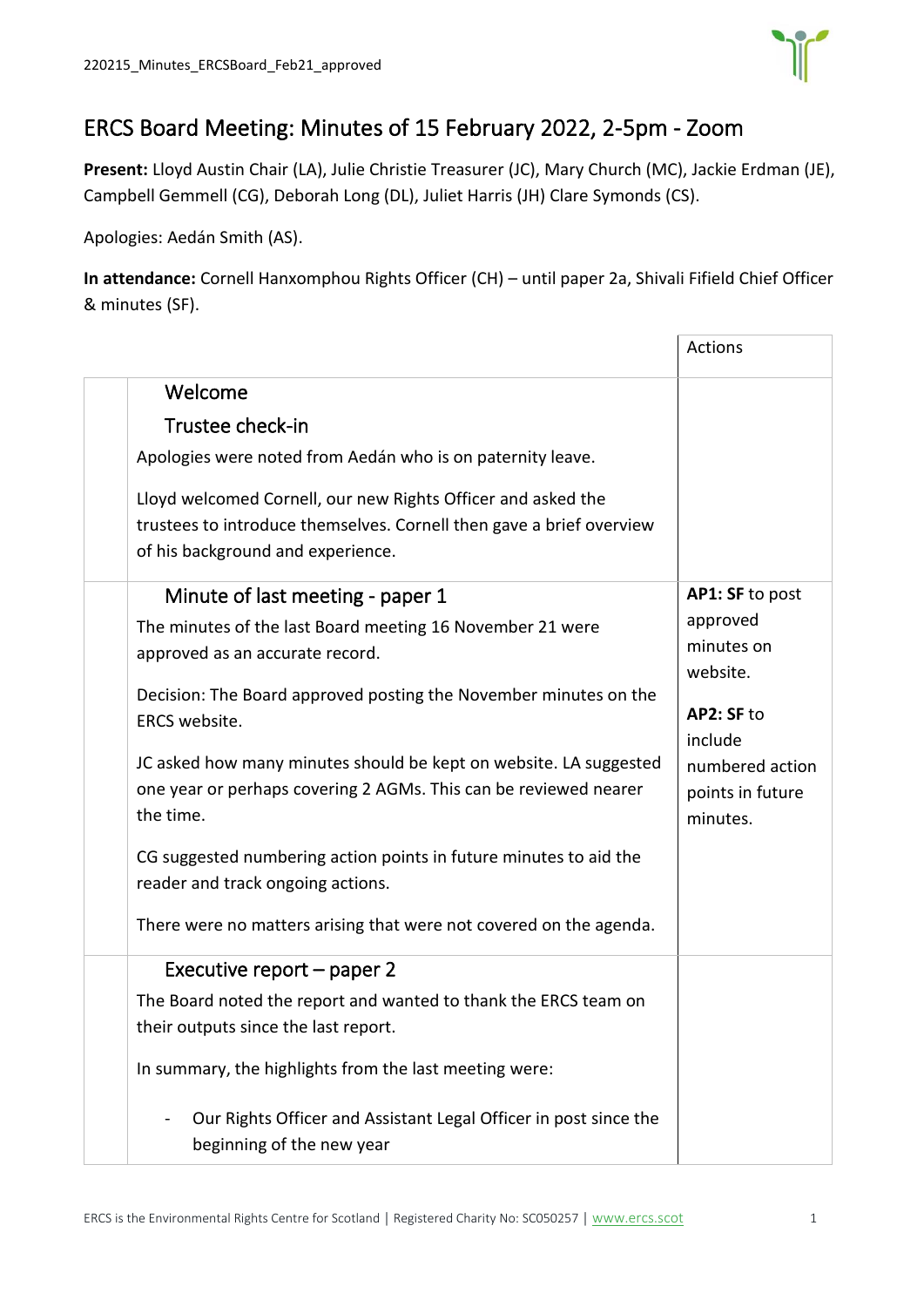

| Establishing links across the Equality and Human Rights<br>Portfolio group to begin our rights work |  |
|-----------------------------------------------------------------------------------------------------|--|
| Increasing our advice enquiries and testing opportunities for<br>$\blacksquare$                     |  |
| legal aid                                                                                           |  |
| The successful launch of our Call to Action/petition on an<br>$\blacksquare$                        |  |
| enforceable human right to a healthy environment, ongoing                                           |  |
| work on Aarhus Compliance and MOP action plan with                                                  |  |
| consolidated relationships with civil servants from three                                           |  |
| teams: Human Rights Bill, Civil Courts and Reserved Tribunals,                                      |  |
| and Environmental Principles and Governance                                                         |  |
| Consolidating our relationships with civil society organisations,<br>$\qquad \qquad \blacksquare$   |  |
| Environmental Standards Scotland and Scottish Association of                                        |  |
| Law Centres.                                                                                        |  |
| Public education and rights                                                                         |  |
| Cornell spoke to Paper 2a: Equality & Human Rights Fund Workplan                                    |  |
| and took questions. All acknowledged the importance of                                              |  |
| mainstreaming equalities and inclusion throughout all the work                                      |  |
| programmes and welcomed the opportunity to explore this further in                                  |  |
| the second Equality, Diversity and Inclusion Session to be held on 18                               |  |

February.

At this point, Cornell left the meeting.

### Advice service

The Board reviewed *Paper 2b*: an evaluation of the 6-month pilot of referring legal aid cases to Legal Services Agency (LSA). The pilot ends on 1 March and will be a discussion item at the next Advice Working group. The paper recommends that ERCS and LSA undertake a formal agreement for one year in which LSA remain the preferred provider for legal aid eligible clients. This will provide an evidence base to inform the strategic development of ERCS's legal advice service and whether to establish its own law firm post 2023.

MC asked whether entering such an agreement prevented ERCS referring to another law firm. SF said ERCS could use another provider but that, in practice, ERCS has not been able to identify another law firm. Notwithstanding, the agreement with LSA will cover the option to review referral pathways quarterly.

**AP3: SF** to circulate summary of Advice Cases Oct 21- Feb 22.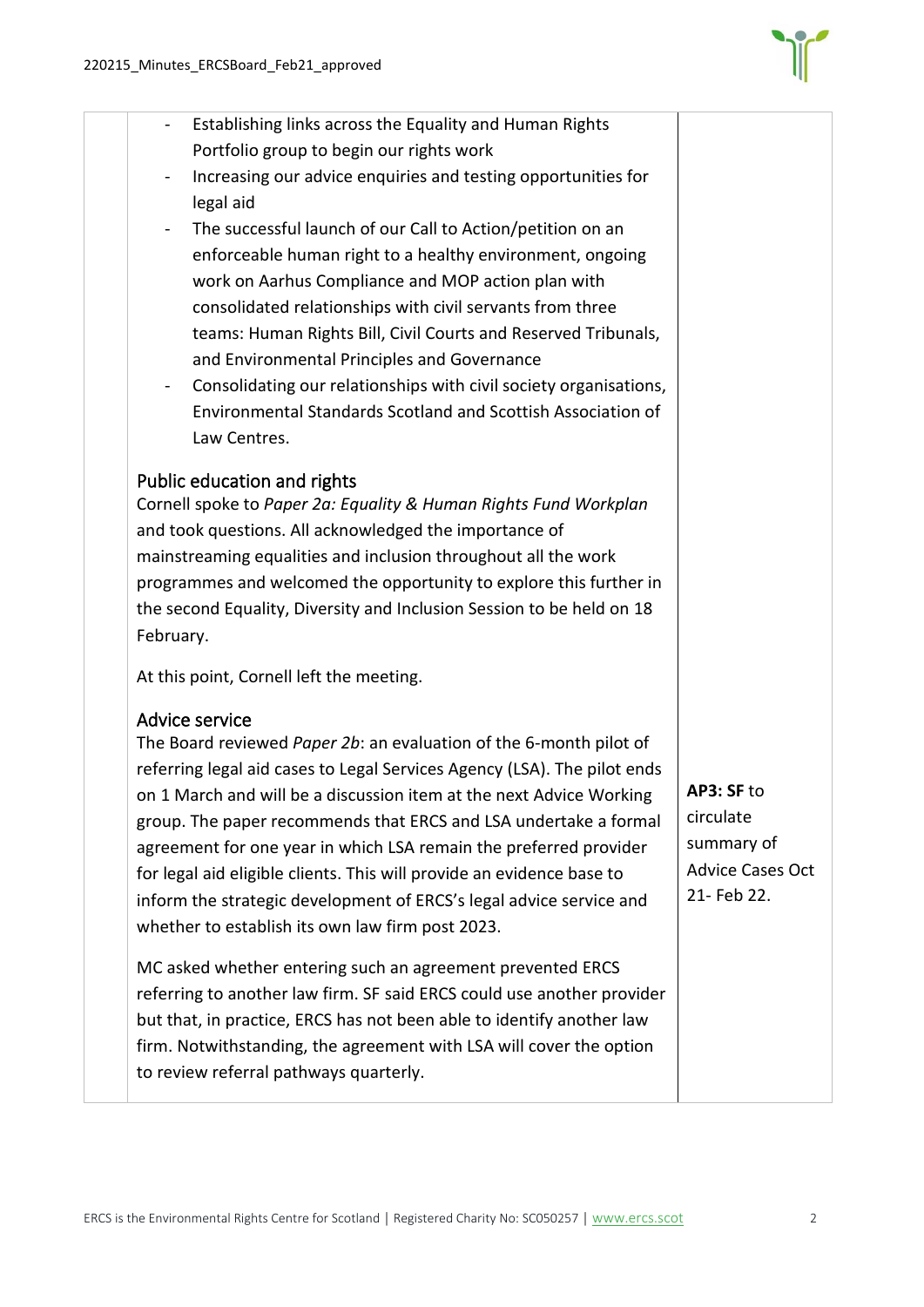

**Decision: The Board gave approval in principle to entering a formal one-year agreement with LSA subject to the discussion at the Advice Steering Group on 22 February.** 

## **Governance**

# Membership Protocol and Membership Application Process – papers 3 & 3a

As agreed at the May 21 Board Meeting, the Membership Protocol and Application Process *(Papers 3 & 3a)* were reviewed by the Operations Working Group in January after being in place for 6 months. Some minor amendments were recommended as highlighted in the papers.

MC asked whether the option of posting a membership application form had been discussed to increase accessibility. SF confirmed it had at the Operations Working Group in June 21 but was not seen as practical at that time. There was a general discussion about whether accepting postal applications was now appropriate. JE suggested that increasing accessibility for membership application needed to be wider than considering postal applications.

SF suggested that to increase accessibility, the option of accepting a telephone application could be made explicit in the same way that is for receiving advice enquiries. In addition, the assertive outreach to community groups, by the Rights Officer, will be a meaningful way of raising awareness of ERCS and encouraging engagement with our work: via subscribing to our mailing list, becoming a member, or a trustee. The evaluation forms for our advice work also remind clients of these options.

**Decision: The Board approved the revised Membership Protocol and asked for the Membership Application process to include the additions discussed above**.

### Risk Register – paper 4

The January 6 month review of the risk register undertaken by the Operations Working Group was discussed.

All agreed with the updates. DL suggested to add mitigating IT risk by sourcing an IT support provider. JH asked whether supervision of cashflow was adequately covered. JC felt that the financial management controls were adequate, but it would be helpful to include this in the register. There was also discussion on the impact of **AP4: SF** to update website to make explicit the acceptance of postal and telephone applications.

**AP5: Ops Working Group** to finalise Membership Application process to include the above.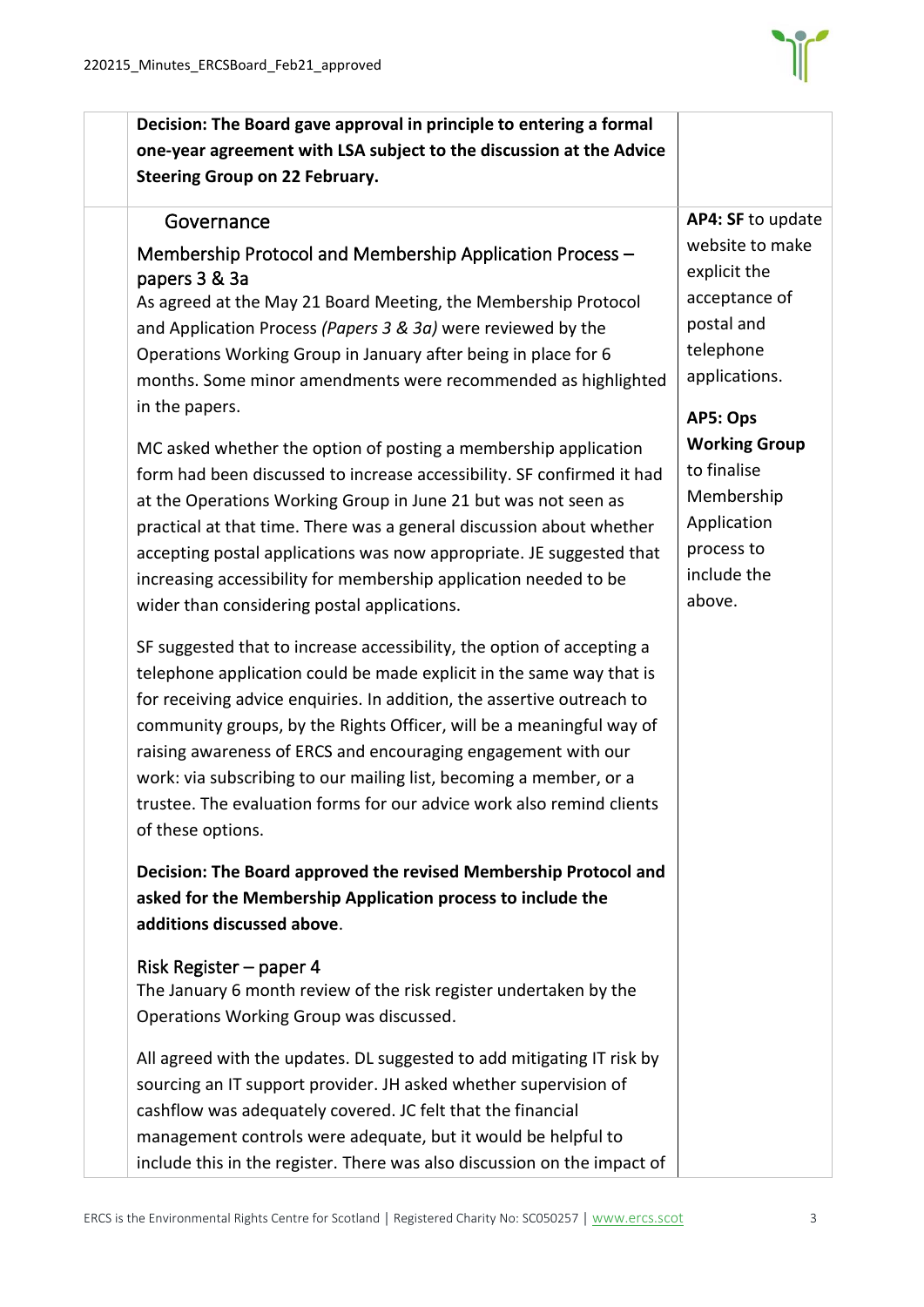

| growing awareness of climate change and environmental justice and                                                                                                                                                                                                                                                                                                                                                                                                                                                                                                                                                                                                                                                                                                         | AP6: SF to update                     |
|---------------------------------------------------------------------------------------------------------------------------------------------------------------------------------------------------------------------------------------------------------------------------------------------------------------------------------------------------------------------------------------------------------------------------------------------------------------------------------------------------------------------------------------------------------------------------------------------------------------------------------------------------------------------------------------------------------------------------------------------------------------------------|---------------------------------------|
| how this might affect the organisational/operating context and                                                                                                                                                                                                                                                                                                                                                                                                                                                                                                                                                                                                                                                                                                            | risk register and                     |
| pressures.                                                                                                                                                                                                                                                                                                                                                                                                                                                                                                                                                                                                                                                                                                                                                                | re-circulate.                         |
| Equalities, Diversity and Inclusion (EDI) and strategic review<br>SF said that the individual feedback from the first EDI session was<br>positive and that the second session, due at the end of the week, will<br>serve as the first stage of ERCS's strategic review process. Details of<br>the session had been circulated the day before. SF asked for the<br>human rights PANEL principles (participation, accountability, non-<br>discrimination, empowerment and legality) to be used as a<br>framework/lens to consider ERCS's work. The discussion/learning<br>from the session will help to inform the review of ERCS's Theory of<br>Change and Strategic Plan 2023-26.<br>Suggested timeline:<br>February - EDI sessions and use of PANEL principles to review |                                       |
| our work                                                                                                                                                                                                                                                                                                                                                                                                                                                                                                                                                                                                                                                                                                                                                                  |                                       |
| April/May – ERCS working groups to identify strategic<br>priorities                                                                                                                                                                                                                                                                                                                                                                                                                                                                                                                                                                                                                                                                                                       |                                       |
| May - Board meeting to review funding strategy and update                                                                                                                                                                                                                                                                                                                                                                                                                                                                                                                                                                                                                                                                                                                 |                                       |
| Theory of Change                                                                                                                                                                                                                                                                                                                                                                                                                                                                                                                                                                                                                                                                                                                                                          |                                       |
| June/July – Board and membership workshops to finalise<br>strategic priorities                                                                                                                                                                                                                                                                                                                                                                                                                                                                                                                                                                                                                                                                                            |                                       |
| Aug - Board to review draft Strategic Plan 2023-26<br>$\blacksquare$                                                                                                                                                                                                                                                                                                                                                                                                                                                                                                                                                                                                                                                                                                      |                                       |
| Sep-Finalise Strategic Plan for AGM ion 27 October.                                                                                                                                                                                                                                                                                                                                                                                                                                                                                                                                                                                                                                                                                                                       |                                       |
| Finance $-$ papers 5 & 5a                                                                                                                                                                                                                                                                                                                                                                                                                                                                                                                                                                                                                                                                                                                                                 |                                       |
| JC spoke to the financial report and forecast (Papers 5 & 5a).                                                                                                                                                                                                                                                                                                                                                                                                                                                                                                                                                                                                                                                                                                            |                                       |
| 2021 -2022 revised budget forecast<br>The actual expenditure to 31 December 21 was £80,900. This is less<br>than anticipated and the revised budget forecast for 2021-22 predicts<br>an operating surplus of £30,732 at 31 March 2022.                                                                                                                                                                                                                                                                                                                                                                                                                                                                                                                                    |                                       |
| Annual review of pay and salary structure<br>In line with ERCS's Pay, Remuneration and Pension Policy, all staff                                                                                                                                                                                                                                                                                                                                                                                                                                                                                                                                                                                                                                                          |                                       |
| have completed their annual performance and personal development                                                                                                                                                                                                                                                                                                                                                                                                                                                                                                                                                                                                                                                                                                          |                                       |
| review. From this annual review, it is recommended that the salary of                                                                                                                                                                                                                                                                                                                                                                                                                                                                                                                                                                                                                                                                                                     |                                       |
| the Finance and Administration Officer is increased.                                                                                                                                                                                                                                                                                                                                                                                                                                                                                                                                                                                                                                                                                                                      | AP7: SF to action                     |
| Decision: Acknowledging the increase in skills required to lead on                                                                                                                                                                                                                                                                                                                                                                                                                                                                                                                                                                                                                                                                                                        | increase in salary<br>for Finance and |
| the organisation's financial management processes; the complexity                                                                                                                                                                                                                                                                                                                                                                                                                                                                                                                                                                                                                                                                                                         | Admin Officer                         |
|                                                                                                                                                                                                                                                                                                                                                                                                                                                                                                                                                                                                                                                                                                                                                                           |                                       |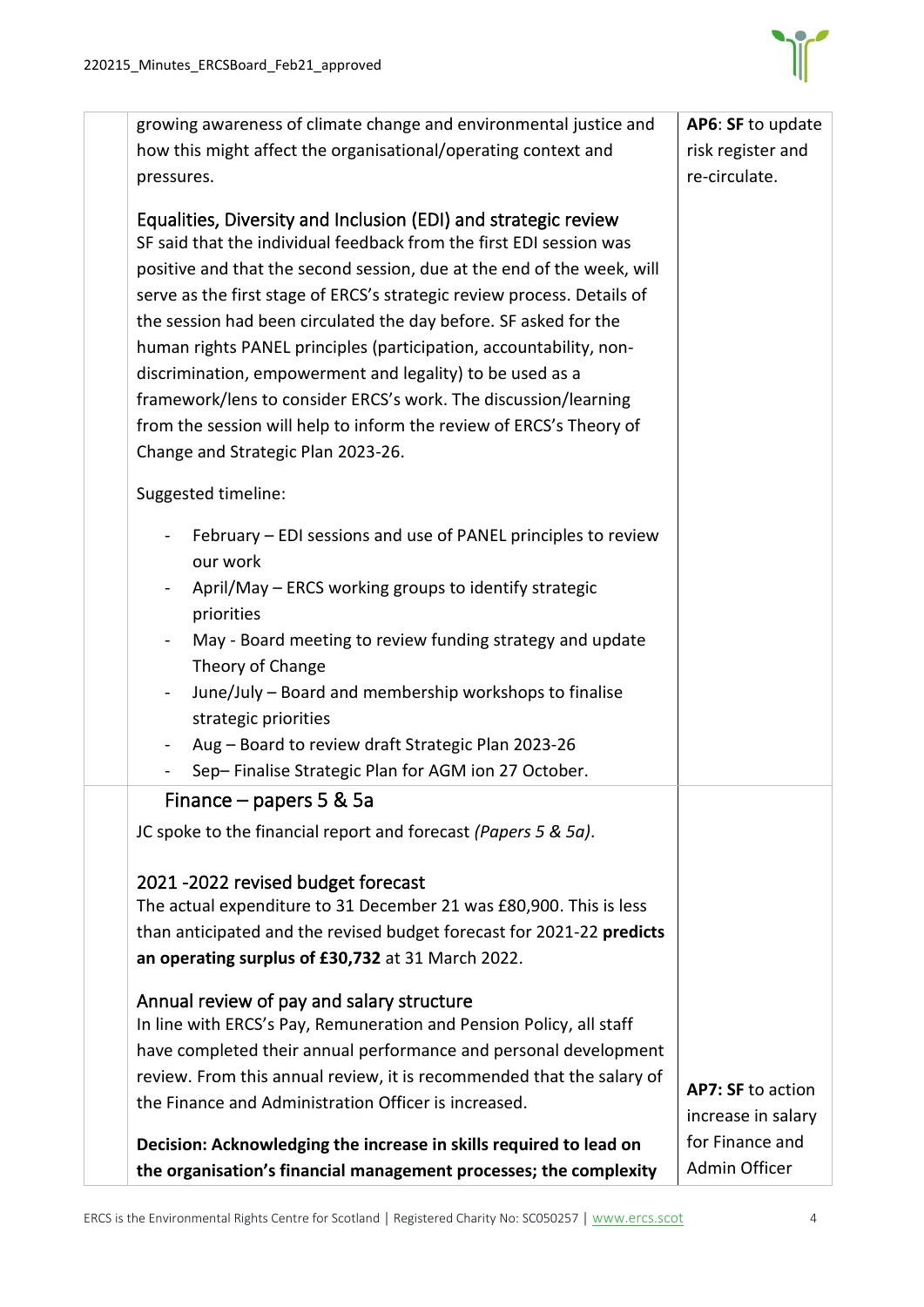

| of duties; and degree of accountability, autonomy and risk involved                                                                                                                                                                                                                                                                                                                                                                          | backdated from                                                         |
|----------------------------------------------------------------------------------------------------------------------------------------------------------------------------------------------------------------------------------------------------------------------------------------------------------------------------------------------------------------------------------------------------------------------------------------------|------------------------------------------------------------------------|
| now that ERCS is an independent financial entity, the Board                                                                                                                                                                                                                                                                                                                                                                                  | Jan 22.                                                                |
| approved the recommendation from the Operations Working Group                                                                                                                                                                                                                                                                                                                                                                                |                                                                        |
| to increase the Finance and Administration Officer's salary                                                                                                                                                                                                                                                                                                                                                                                  |                                                                        |
| backdated from 1 January 2022 (plus annual pay award from 1 April                                                                                                                                                                                                                                                                                                                                                                            |                                                                        |
| 2022).                                                                                                                                                                                                                                                                                                                                                                                                                                       |                                                                        |
| Annual salary awards<br>As outlined in ERCS's Pay, Remuneration and Pension Policy, the<br>Operations Working Group, in conjunction with the Treasurer, are<br>required to make a recommendation on annual pay to the Board of<br>Trustees. The recommendation must confirm the position on pay and<br>where a pay increase is recommended it must confirm that the costs<br>can be met from the existing budget and that the award does not |                                                                        |
| compromise ERCS's financial stability.<br>The aspiration is to award a salary uplift in line with the percentage<br>cost of living increase based on the ONS inflation figure. Our previous<br>financial forecasts included a salary uplift of 2.5% p.a. The ONS<br>inflation figures was 2.9% at September 2021 and 4.6% at November<br>2021.                                                                                               |                                                                        |
| Decisions: Given the successful TUPE of staff on 03 July 2021 from<br>LINK to ERCS and the revised budget figures, the Board approved the<br>following recommendations from 01 April 2022:                                                                                                                                                                                                                                                   |                                                                        |
| ERCS to award an annual 3% cost of living increase to all staff<br>confirmed in post from 01 April 2022. New staff will be<br>awarded the 3% increase on completion of their<br>probationary period.<br>All staff contracts are made permanent.<br>$\blacksquare$                                                                                                                                                                            |                                                                        |
| It was acknowledged that it is the aspiration of ERCS to keep salaries<br>competitive within the sector. This is part of the remit of the<br>Operations Working Group and is factored into funding applications.<br>MC noted the importance of adhering to a transparent process for<br>salary reviews.                                                                                                                                      | AP8: SF/JC to<br>action 3% cost of<br>living increase<br>and permanent |
| Revised financial forecast 2022-2025<br>SF summarised the revised financial forecast for 2022-25 which now<br>includes an annual salary uplift of 3%.                                                                                                                                                                                                                                                                                        | contracts from 1<br>April 2022.                                        |
| The Board noted that the last quarterly payment of the Joseph<br>Rowntree Charitable Trust (JRCT) will be awarded in June this year                                                                                                                                                                                                                                                                                                          |                                                                        |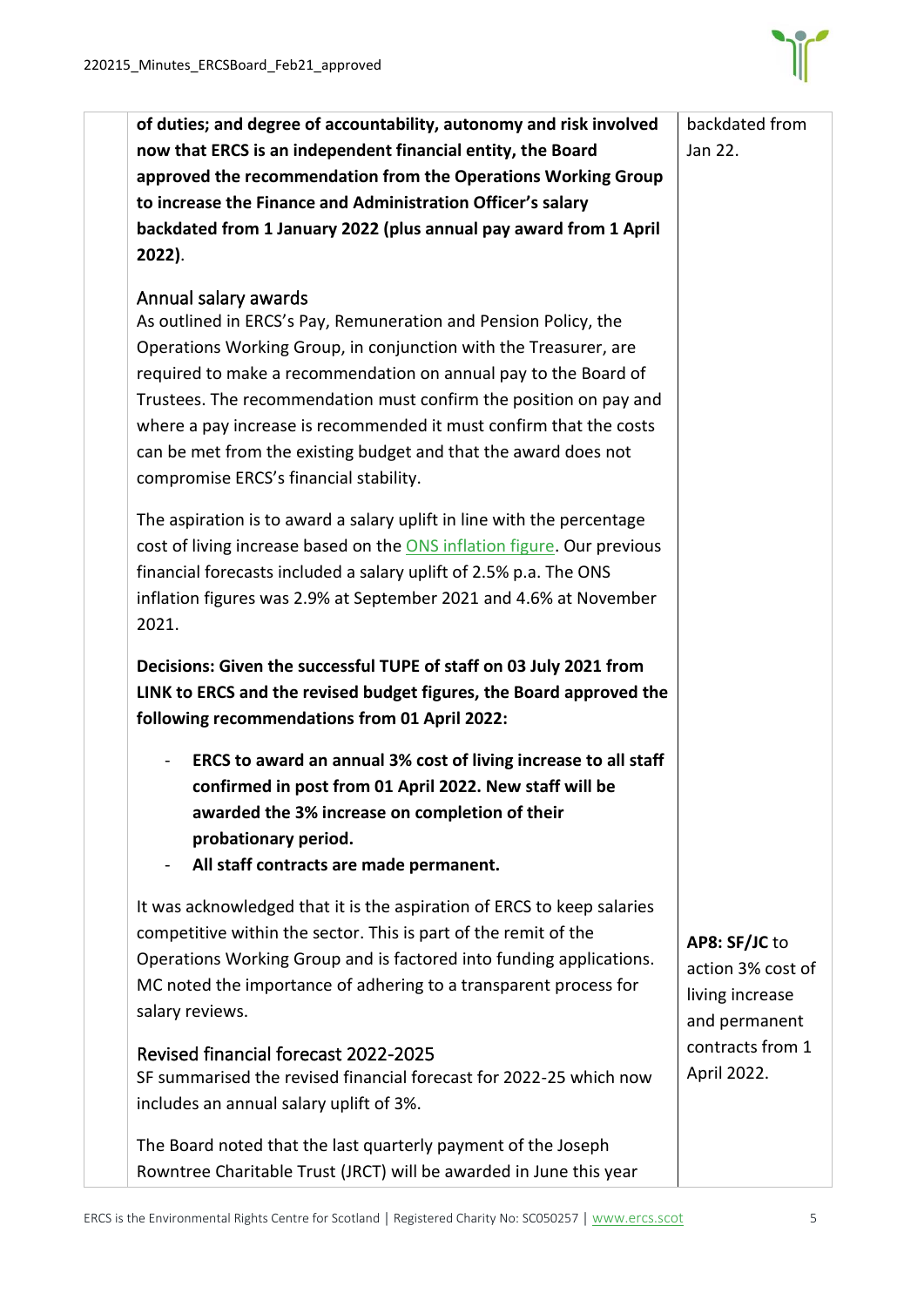

| and that ERCS must at least maintain the same level of core funding<br>for future years to maintain the current staff structure. ERCS will<br>apply for a further 3-year grant from JRCT, but there is no guarantee<br>of success as the criteria has changed significantly and we will need to<br>apply to a different programme than before. Closing date is 28 March<br>with a decision by 11 July.                                                                                                                                                                                                                                      |                                                                                  |
|---------------------------------------------------------------------------------------------------------------------------------------------------------------------------------------------------------------------------------------------------------------------------------------------------------------------------------------------------------------------------------------------------------------------------------------------------------------------------------------------------------------------------------------------------------------------------------------------------------------------------------------------|----------------------------------------------------------------------------------|
| SF and JC noted that although there is a credible budget for 2022-<br>2023, ERCS's medium term finances need to be fortified. They<br>outlined their risk management actions and will present a fundraising<br>strategy to the May Board meeting.<br>LA and JH thanked JC and SF for their work and clarity in presenting<br>the papers. JH noted that the going concern test did address the<br>financial risk mitigation measure discussed as part of the risk register.                                                                                                                                                                  | AP9: SF/JC to<br>apply to JRCT for<br>3-year grant.<br>AP10: SF/JC to<br>present |
| there is confirmed for ERCS to meet all its cash commitments for the<br>next three months and there is a robust and credible budget which<br>shows that ERCS is able to break even or better for the next six<br>months.                                                                                                                                                                                                                                                                                                                                                                                                                    | fundraising<br>strategy to May<br>Board meeting.                                 |
| <b>Staff Handbook</b><br>Grievance procedure flowchart                                                                                                                                                                                                                                                                                                                                                                                                                                                                                                                                                                                      | AP11: Ops                                                                        |
| An action point from the February Board Meeting was to include a<br>process/flowchart for the grievance procedure.<br>CG asked if external mediation was useful to include within the<br>process. Overall, it was felt that the current procedure encouraged<br>grievances to be resolved informally if possible, but if this was not the<br>case, the worker could be supported by work colleague, a union<br>representative or a person from an advice agency, when raising a<br>grievance or appealing against a decision (as outlined in section 1).<br>Formal mediation could be an option that is recommended following<br>a hearing. | working group to<br>draft<br>Whistleblowing<br>Policy.                           |
|                                                                                                                                                                                                                                                                                                                                                                                                                                                                                                                                                                                                                                             | Decisions: The Board agreed that the Going concern test is met: that             |